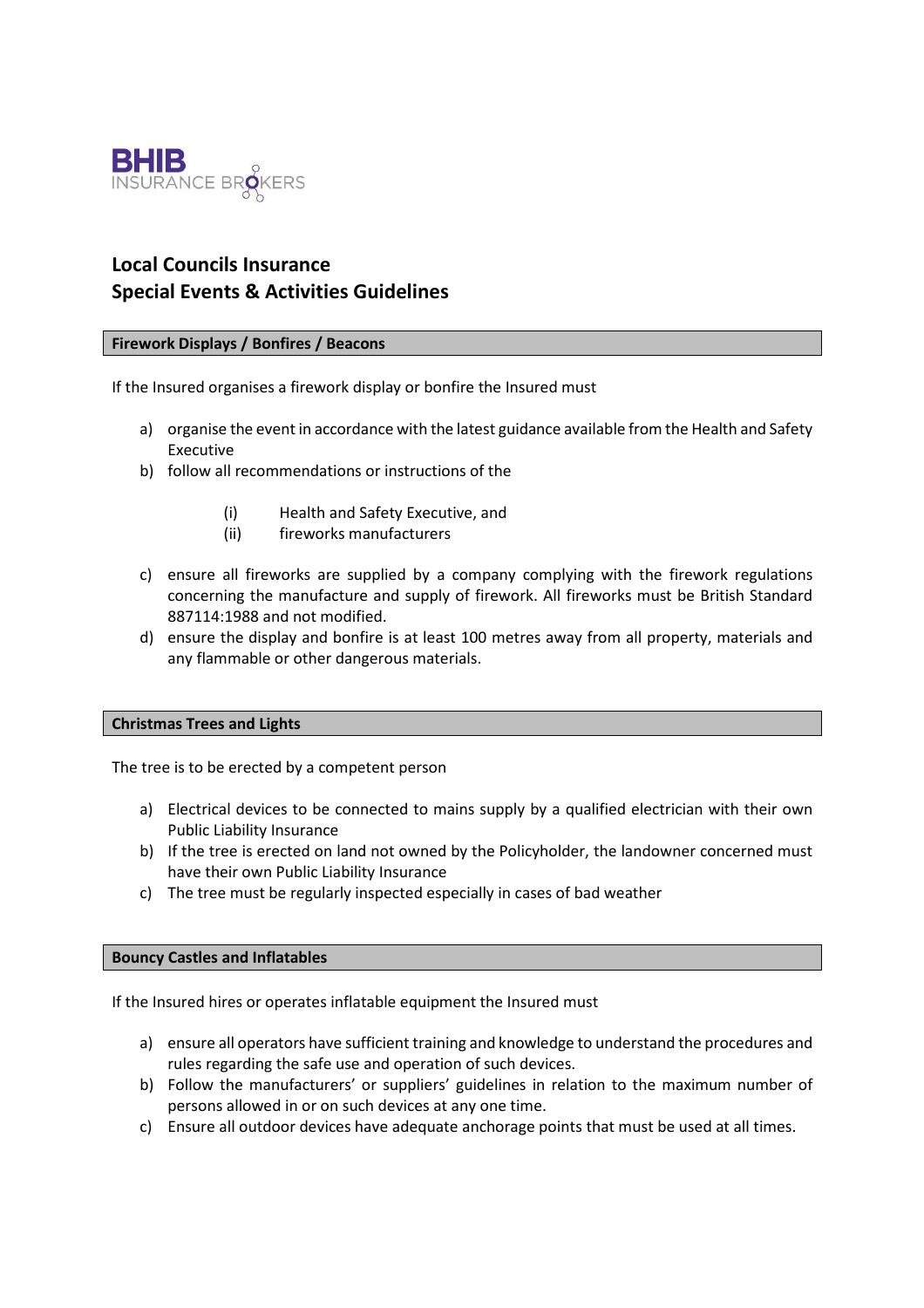d) Inspect all devices daily prior to use and at least annually by a competent person. All defects that are a risk to health & safety must be rectified immediately or the device must be taken out of use until repaired.

Where inflatable equipment is hired in, the Insured must

- a) have in place a system of check to ensure that the supplier has Public and Products Liability insurance, which must not be less than the limit provided to the Insured by this Policy.
- b) keep written details of such insurance including the policy number, insurer and the limit of liability.

## **Shooting and Archery**

- a) Each firing position must be individually supervised and controlled by experienced and qualified persons
- b) An area behind the firing position must be roped off ensuring any person not involved has no access whatsoever
- c) Owners of guns must have their own Public Liability Insurance
- d) No unauthorised persons are to use the guns

#### **Fetes and Galas**

- a) Police and Fire Brigade authorities must be consulted at least 7 days prior to the event, and again, their recommendations strictly adhered to
- b) There should be at least 1 steward in attendance for every 100 spectators for the duration of the event
- c) Qualified First Aid personnel must be in attendance with the means available to summon the Emergency Services
- d) All independent persons, owners of mechanically propelled vehicles and the owners of any animals must have their own Public Liability Insurance
- e) The Policyholder must ensure that all areas where events are to take place are suitable for their intended purpose

#### **Playgrounds**

In respect of all playground equipment and other amusement devises the Insured must

- a) Inspect all playground and amusement devises at least every seven days. Any damage or defect must be rectified as soon as possible. Defective equipment which is a risk to health and safety must be taken out of use immediately and repaired as soon as possible.
- b) Erect suitable signs detailing any information that is necessary for the safe use of the equipment device or facility and clearly stating any restrictions on its use.
- c) Determine where supervision is necessary and ensure that it is provided whenever the play equipment device or facilities are in use.